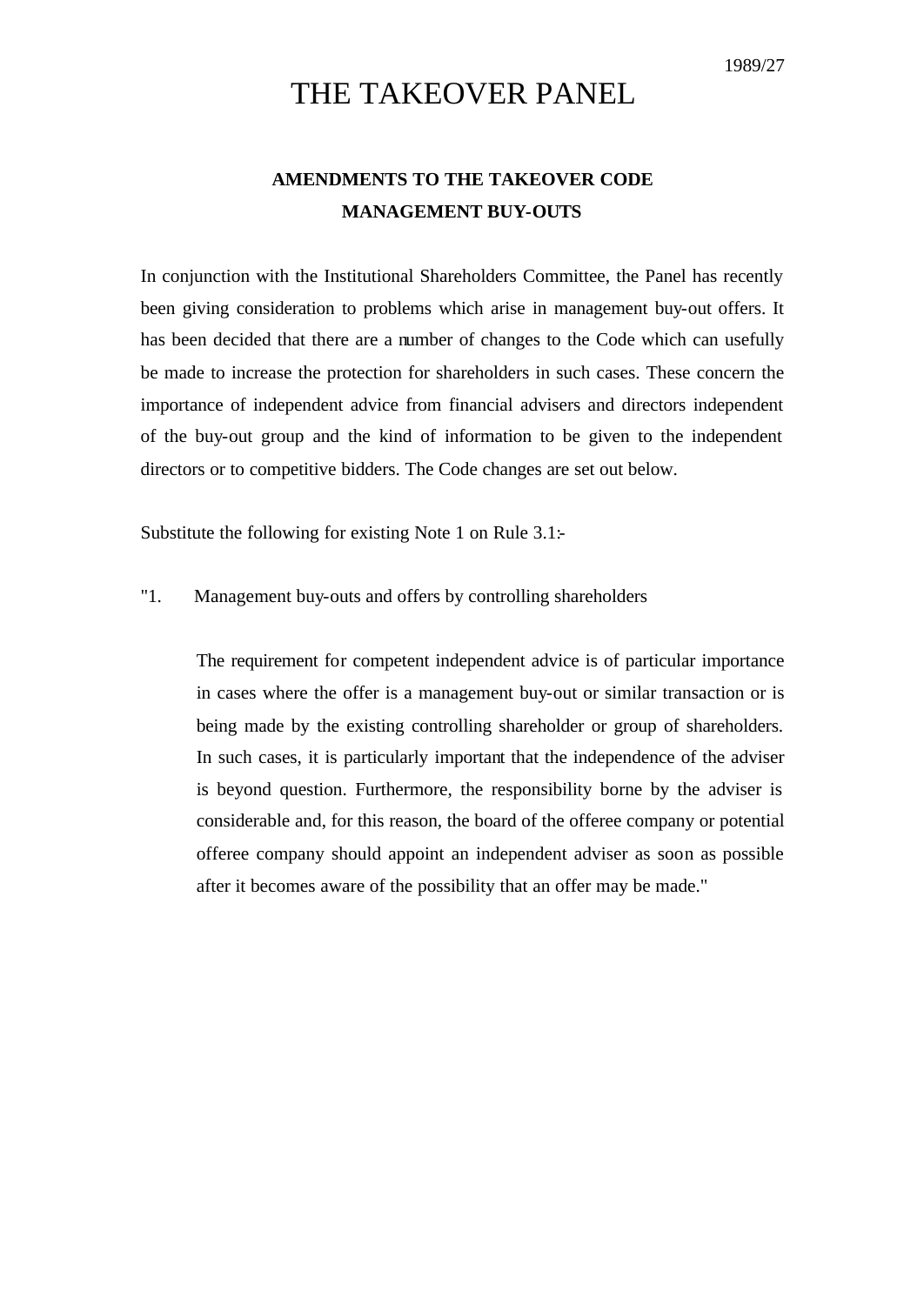Add a new Note 8 on Rules 19.1 to 19.4:-

#### "8. Management buy-outs

If the preferred offer or potential offer is a management buy-out or similar transaction, the information which Rule 19.4 requires to be furnished to competing offerors or potential offerors is that information generated by the offeree company (including the management of the offeree company acting in their capacity as such) which is passed to external providers or potential providers of finance (whether equity or debt) to the offeror or potential offeror. The Panel expects the directors of the offeree company who are involved in making the offer to co-operate with the independent directors of the offeree company and its advisers in the assembly of this information."

Add a new Rule 19.6:

# "19.6 MANAGEMENT BUY-OUTS

If the offer or potential offer is a management buy-out or similar transaction, the offeror or potential offeror must, on request, promptly furnish the independent directors of the offeree company or its advisers with all information which has been furnished by the offeror or potential offeror to external providers or potential providers of finance (whether equity or debt) for the buy-out."

Add a new Note 4 on Rule 25.1:

#### "4. Management buy-outs

If the offer is a management buy-out or similar transaction, a director will normally be regarded as having a conflict of interest where it is intended that he should